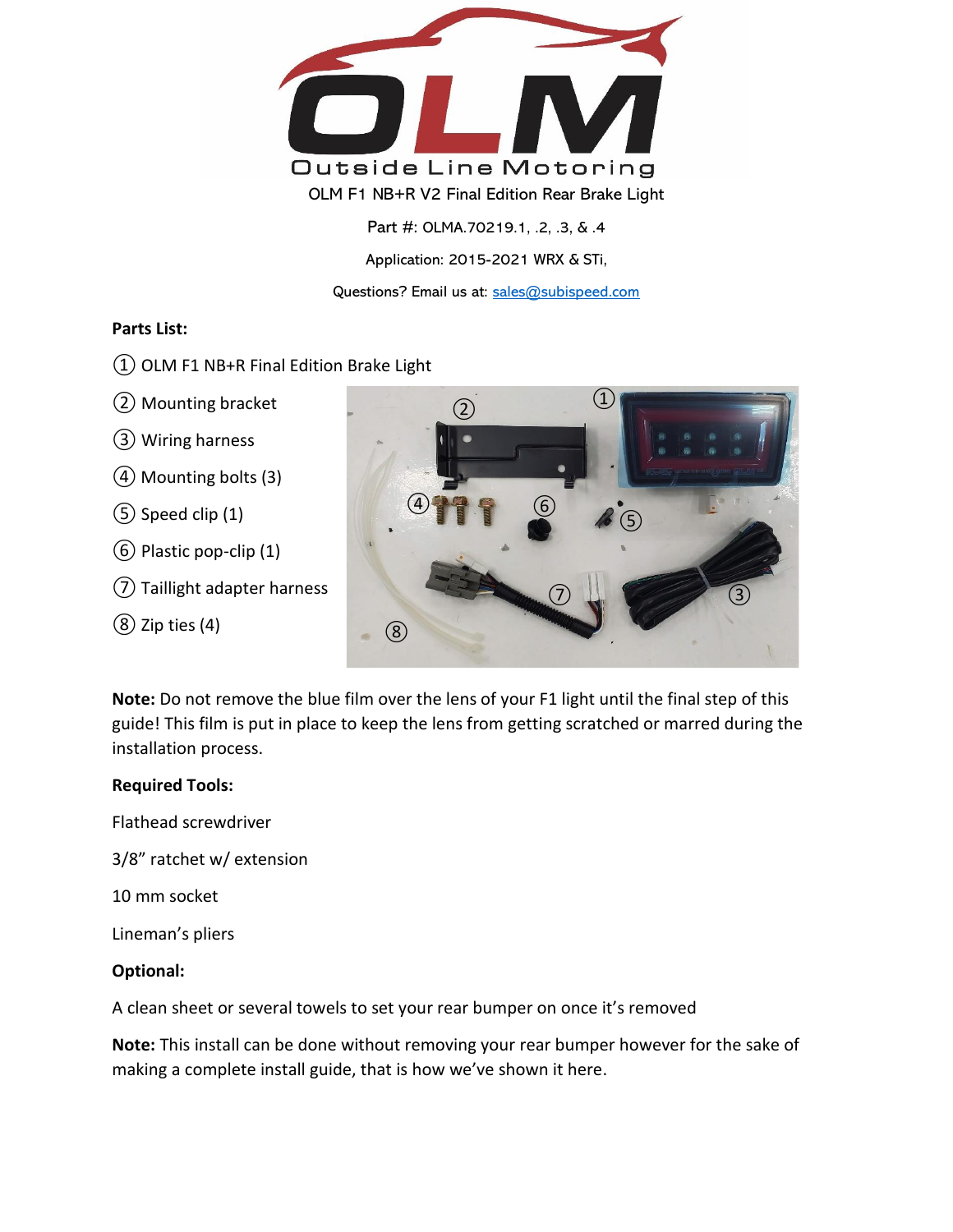## **Installation Instructions:**

1 – Begin by parking your vehicle on a flat surface. Turn the ignition off and remove keys.

2 – Open your hood and trunk

2 – Using your ratchet and 11 mm socket, disconnect the positive battery terminal and move away from the battery.

3 – Re-enter your vehicle and depress the brake pedal for 10 seconds to ensure any residual power left in the electrical system is dispersed.

4 – With the trunk open, begin by removing the 2 large phillips screws shown below



5 – Next, move to the rear wheel well. There will be one clip holding the bumper into the wheel well, push the center of the clip to release it and then use your flathead screwdriver to remove. Repeat on the opposite side.

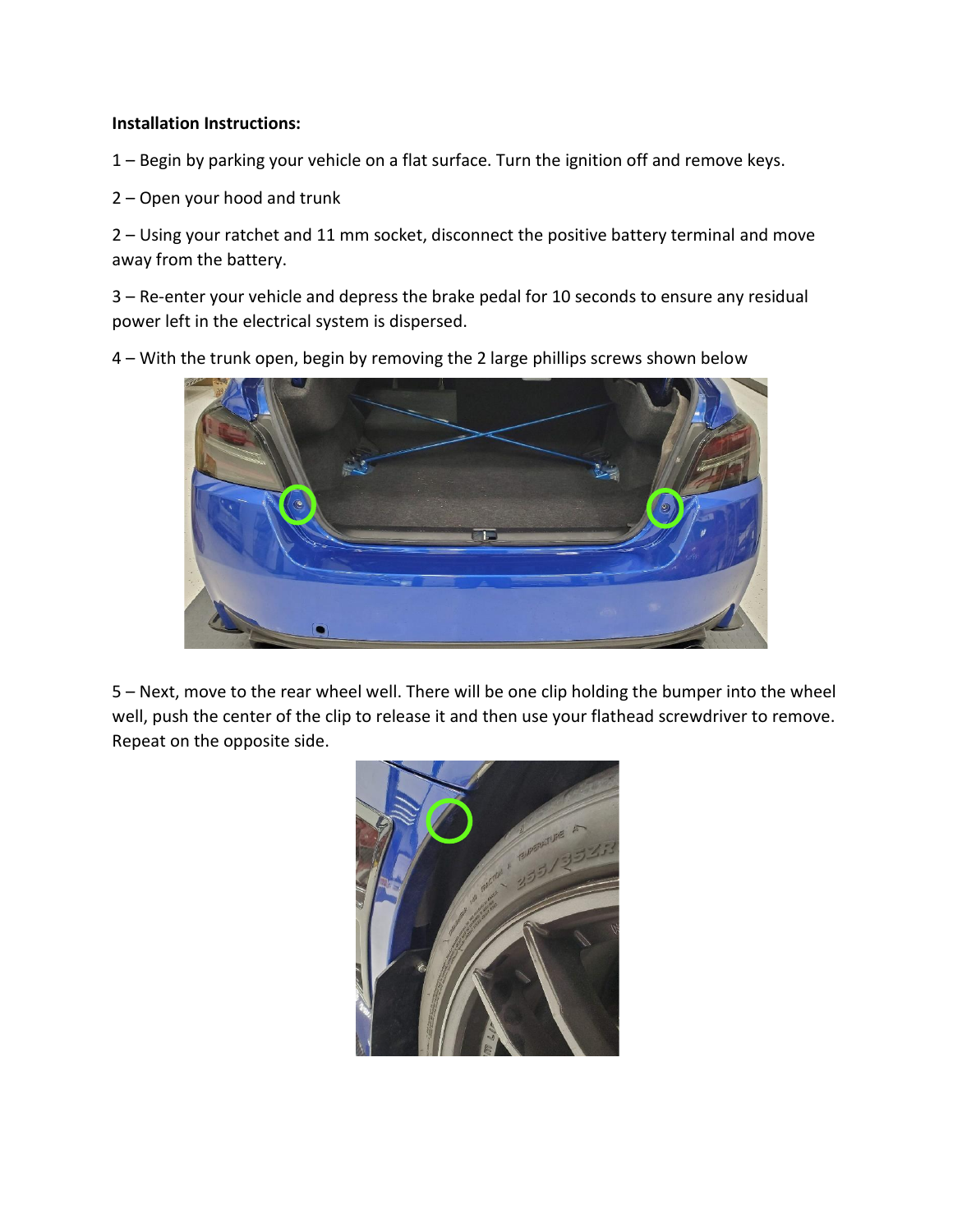6 – Next, shown below on the underside of the vehicle are 10 pop clips that will need to be removed using your flathead screwdriver. 3 behind each wheel and 4 in the middle of the vehicle



7 – With all the fasteners removed, unsnap the edges of the bumper by grabbing where indicated and pulling outwards.

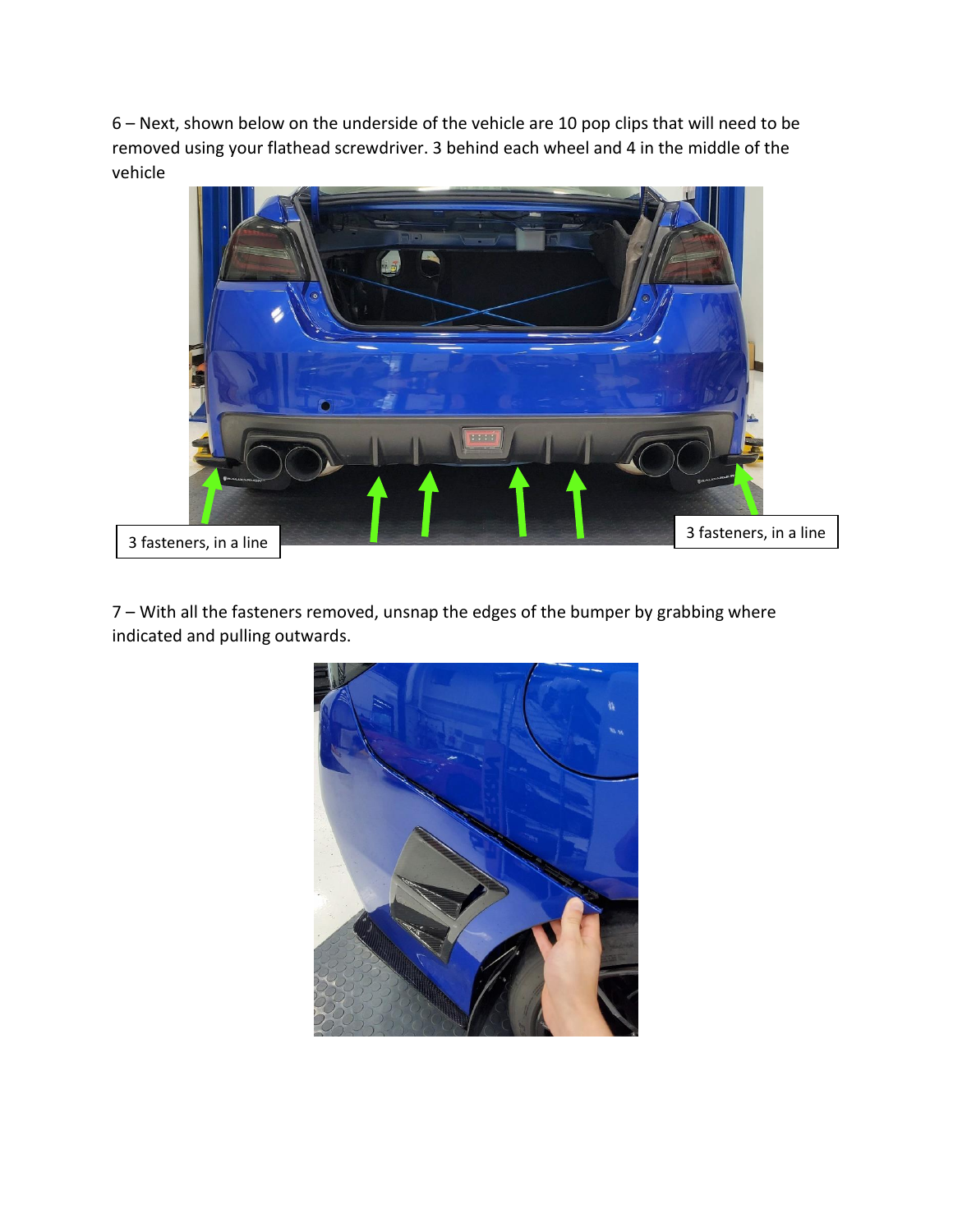8 – With the edges free, begin pulling and wiggling the bumper from the center section. There are clips located under the taillights that can be challenging to get free, especially if this is your first time removing the bumper.

9 – With the bumper free from the car, set it down somewhere safely and using a flat head, remove the blank insert from the  $4<sup>th</sup>$  brake light section of the bumper. You may wish to keep this blank for future use.

10 – Next, take the speed clip,  $(5)$ , and slide it onto the passenger side of the rear brake light cut-out on the bumper, with the threads facing inward, as shown.



11 - Attach the mounting bracket to the bumper using the ratchet and 10 mm socket. The skinny tabs from the mount should be on the bottom as shown. Use one of the mounting bolts,  $(4)$ , on the passenger side and the single plastic pop-clip,  $(6)$ , on the driver side.

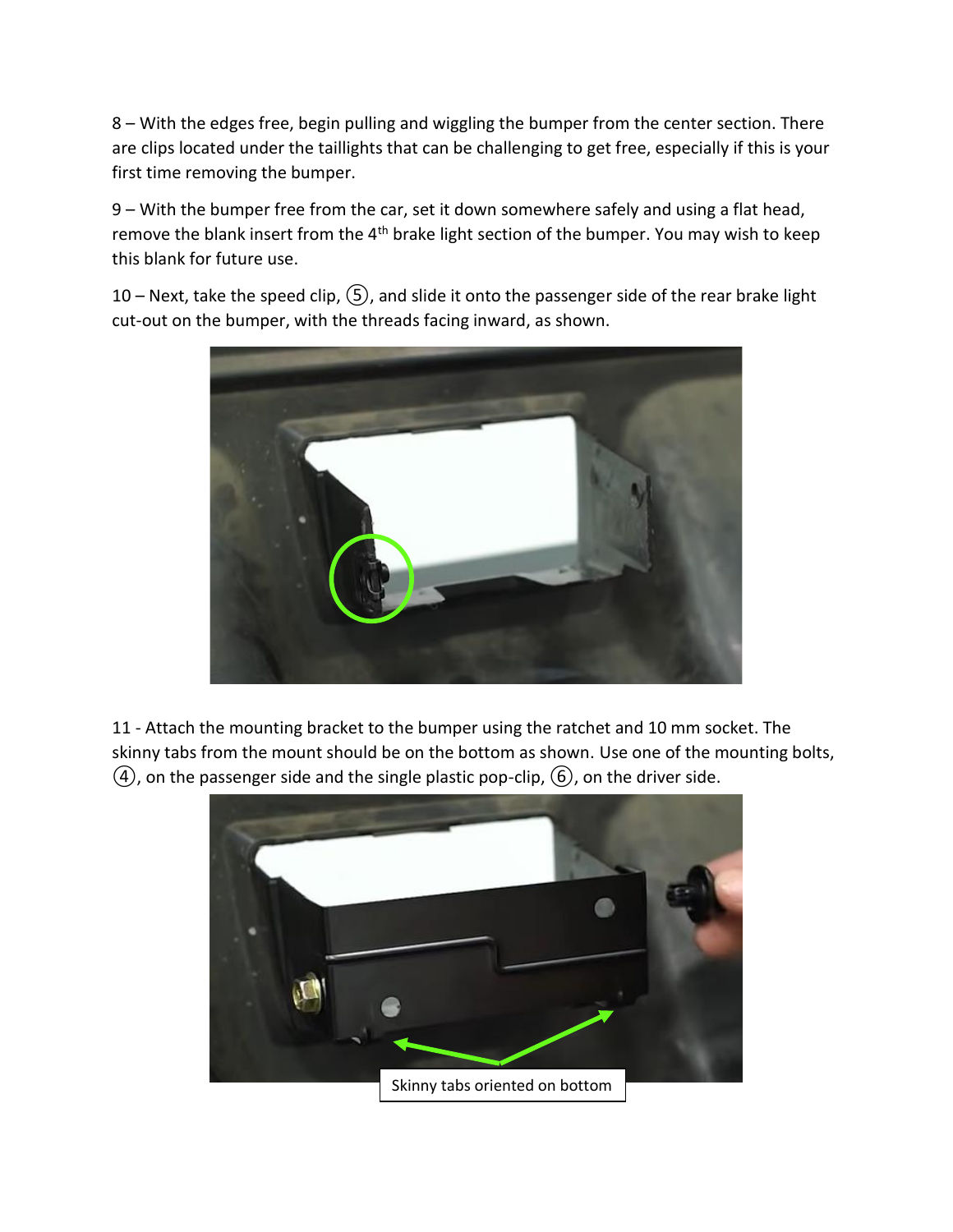12 – Now, take the F1 light and insert it through the front on the bumper. Secure in place with the wiring harness pointed up using the other 2 mounting bolts,  $\left(4\right)$ .

13 – In the trunk, take out your trunk carpet and spare tire cover and set them aside safely.

14 – Remove the center trim piece by removing the 3 plastic clips circled below and pulling up.



15 - Now remove the trunk lining behind the driver side taillight, it is held in by the 5 clips shown below.



**Optional:** You can remove the 2 clips noted in red and then bend the trunk liner out of the way to have access to the wiring.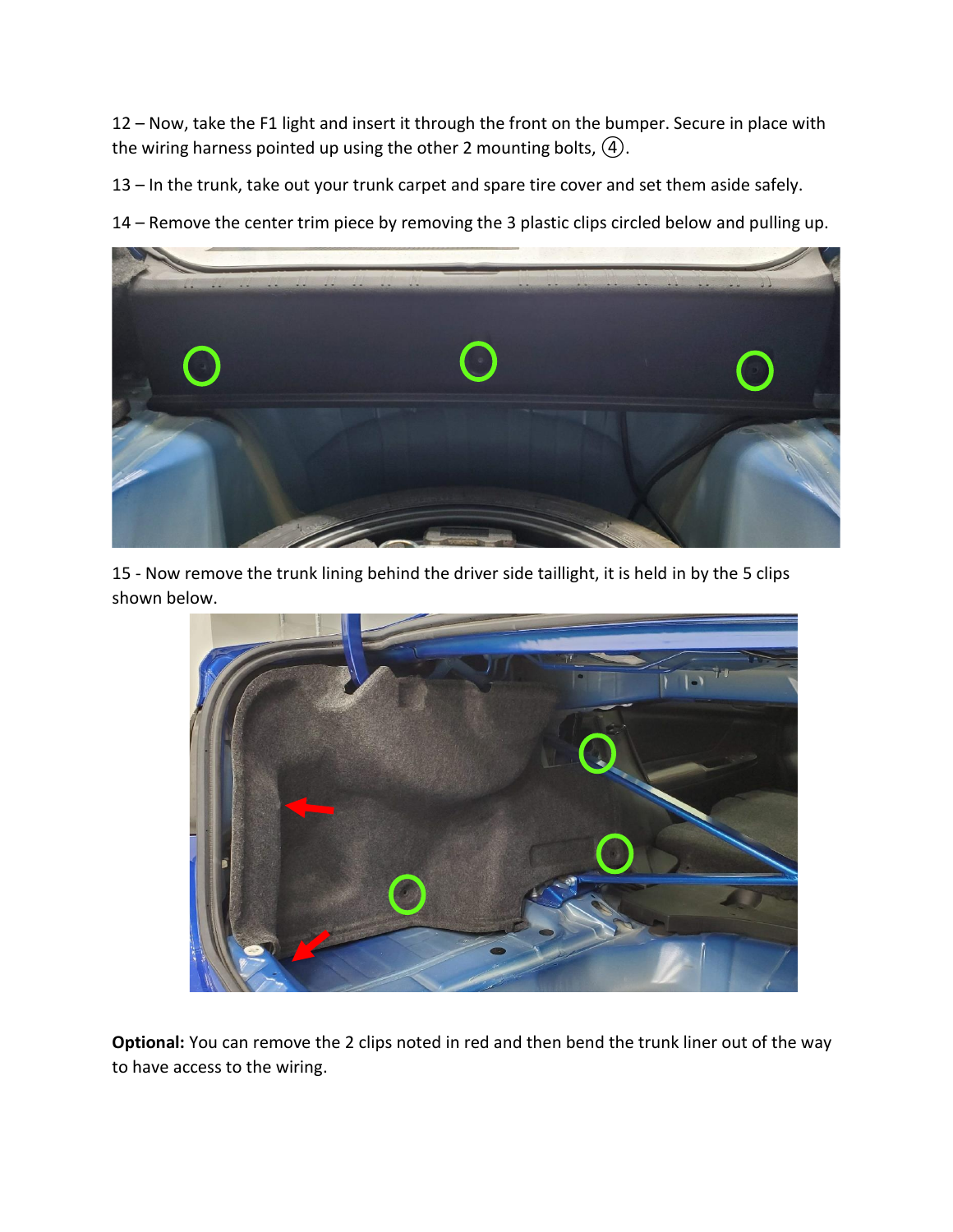16 – Now remove the rubber plug shown below from the trunk pan. We will use this opening to route the wiring from the taillight to the F1 light.





**Optional:** If you wish to retain the plug, simply cut a hole or slit into it and then feed the wire through

17 – Take the wiring harness,  $(3)$ , and feed the white connector through the hole and connect it to the plug from the back of the F1 light.

18 – Back in the trunk of the car, you'll need to unplug the taillight harness, as shown below. Simply depress the tab and pull them apart.

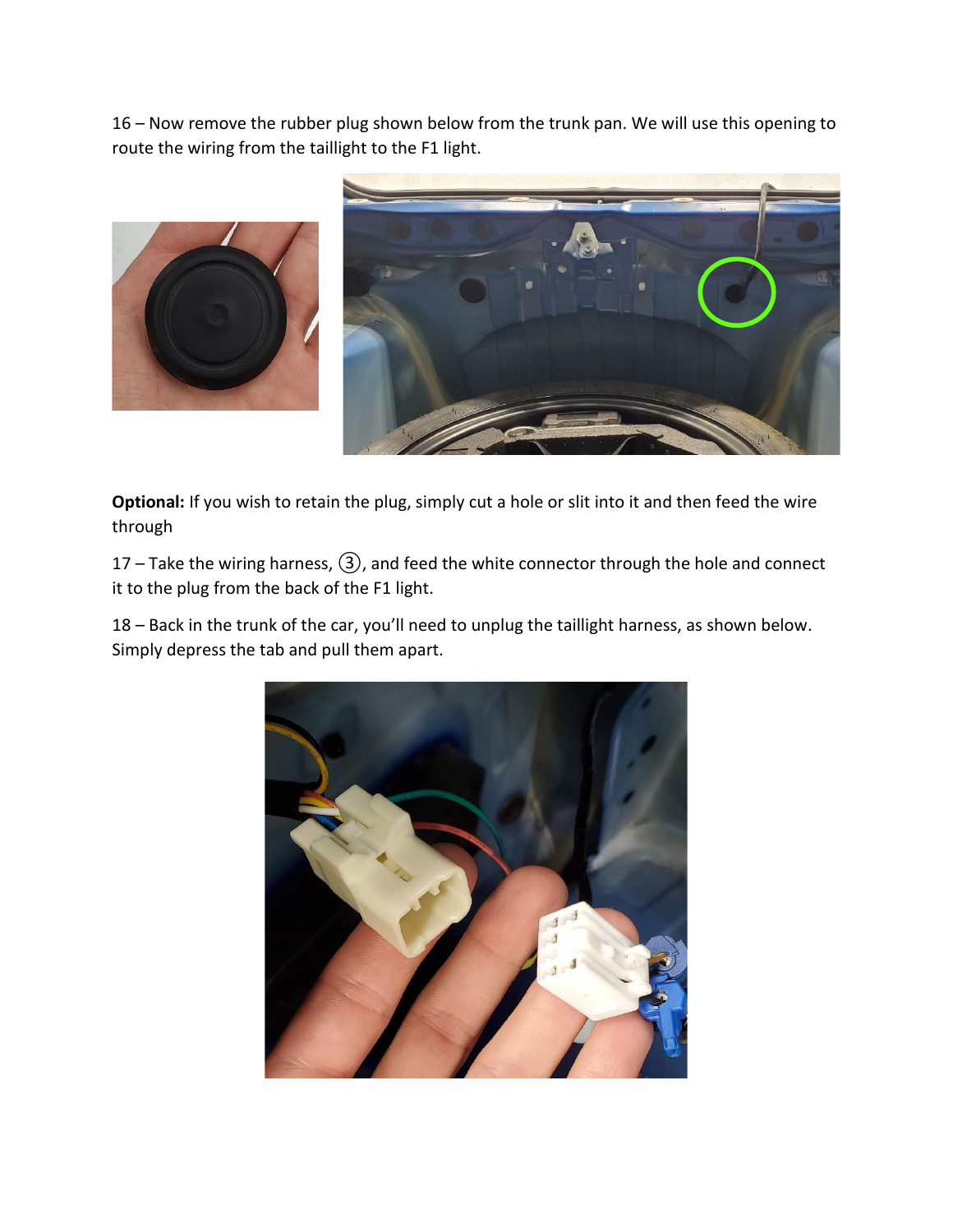19 – Now, take the taillight adapter harness and connect the gray female connector to the white male connector from your car.



20 – Next, plug the white male plug from the adapter harness into your taillight plug.





21 – Finally, take the small white connector from the wiring harness, ③, and plug it into the taillight adapter harness.